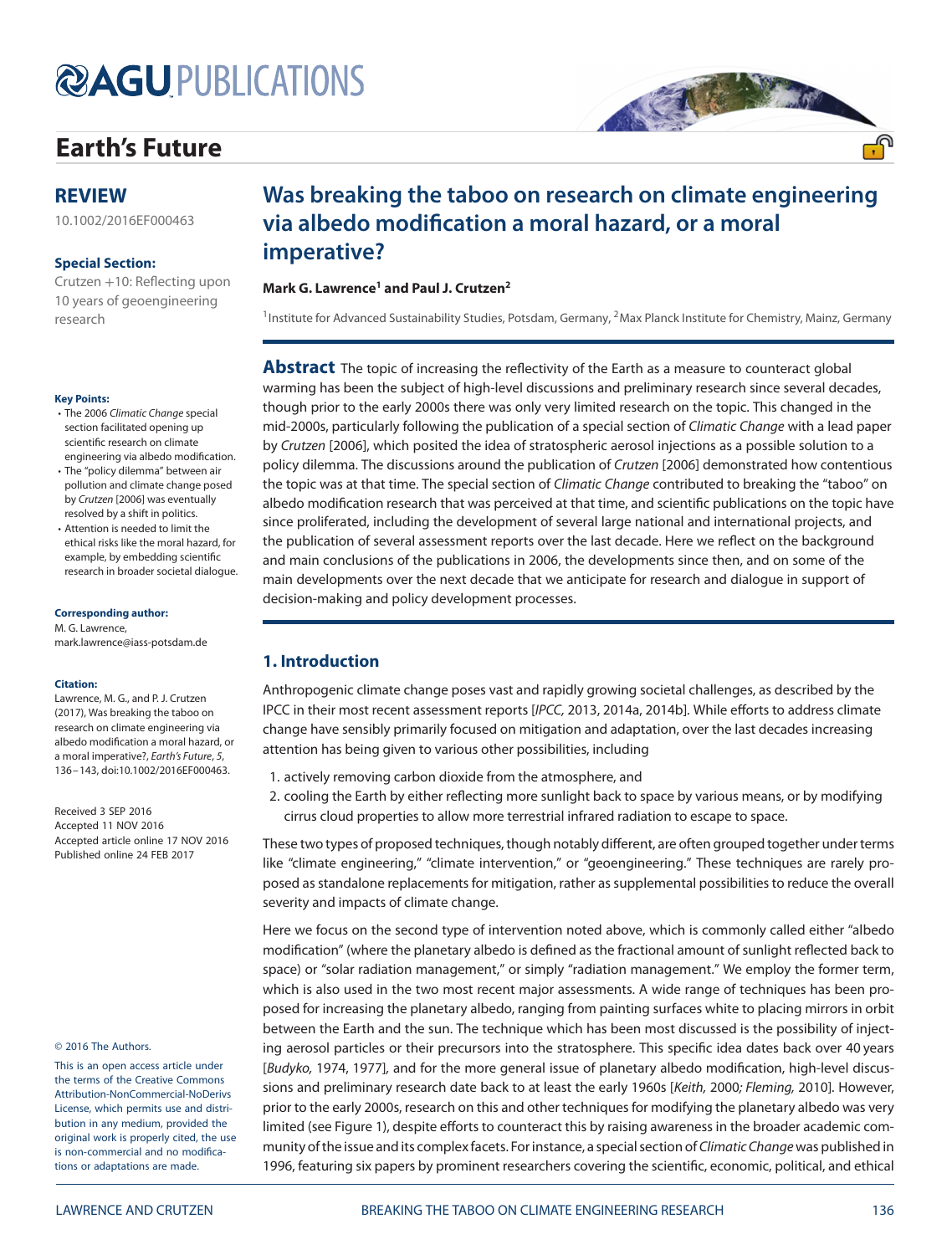

**Figure 1.** Trends in scientific publications on climate engineering (number of publications per year, indexed in Web of Science). Source: Oldham et al. [2014]

dimensions of the issue [Bodansky, 1996; Dickinson, 1996; Jamieson, 1996; Marland, 1996; Schelling, 1996; Schneider, 1996].

Figure 1 shows how this changed in the 2000s, with a very rapid increase in the number of publications during the course of the decade. In the middle of this, and perceived as one of the key factors leading to the more open discourse was the publication of a second special section in Climatic Change in 2006, 10 years after the first. This special section again included six papers [Bengtsson, 2006; Cicerone, 2006; Crutzen, 2006; Kiehl, 2006; Lawrence, 2006; MacCracken, 2006] (noteworthy is that this time all were natural scientists), in the form of editorial essays covering roughly the same wide range of issues as in the first special section. Nearly all the authors concluded that it is sensible to conduct

research on this topic, though all expressed considerable caution, for various reasons. Several authors also noted a sense of "taboo" toward research which had been apparent in the broader climate and atmospheric science communities; for example, Cicerone [2006] noted: "I am aware that various individuals have opposed the publication of Crutzen's paper, even after peer review and revisions, for various and sincere reasons that are not wholly scientific," and Lawrence [2006] noted that "... serious scientific research into geoengineering possibilities, such as discussed in the publications by Crutzen [2006] and Cicerone [2006], is not at all condoned by the overall climate and atmospheric chemistry research communities."

This sense of taboo was based on a range of arguments against research on albedo modification that have been raised by the broader scientific community, including:

- 1. the so-called moral hazard issue, that is, the possibility that research on climate engineering could be perceived as an implicit legitimization, and thus reduce the motivation for mitigating anthropogenic emissions;
- 2. the concern that reducing temperatures by albedo modification could distract from other impacts of a fossil-fuel-based economy and the resulting  $CO<sub>2</sub>$  emissions, such as ocean acidification;
- 3. the "slippery slope" concern that research into understanding the potential effectiveness could cascade toward the development and deployment of the techniques under investigation; and
- 4. contention about the perceived "techno-fix" approach to address environmental challenges, that is, the notion that technology-caused problems can simply be fixed with more and better technology.

In the 10 years since these publications, although climate engineering remains a very controversial issue, the sense of a taboo has largely disappeared in the broader Earth sciences research community, evidenced not only by the numerous publications (Figure 1), but also by the participation of nearly all major climate modeling centers in the climate engineering simulations of the Geoengineering Model Intercomparison Project (GeoMIP, see Section 3). This leads us to pose the question: was the 2006 special section in Climatic Change—which helped break the perceived taboo on the topic of climate engineering via stratospheric aerosol particle injections—at risk of leading to the moral hazard and other ethical concerns discussed above, or was it a moral imperative?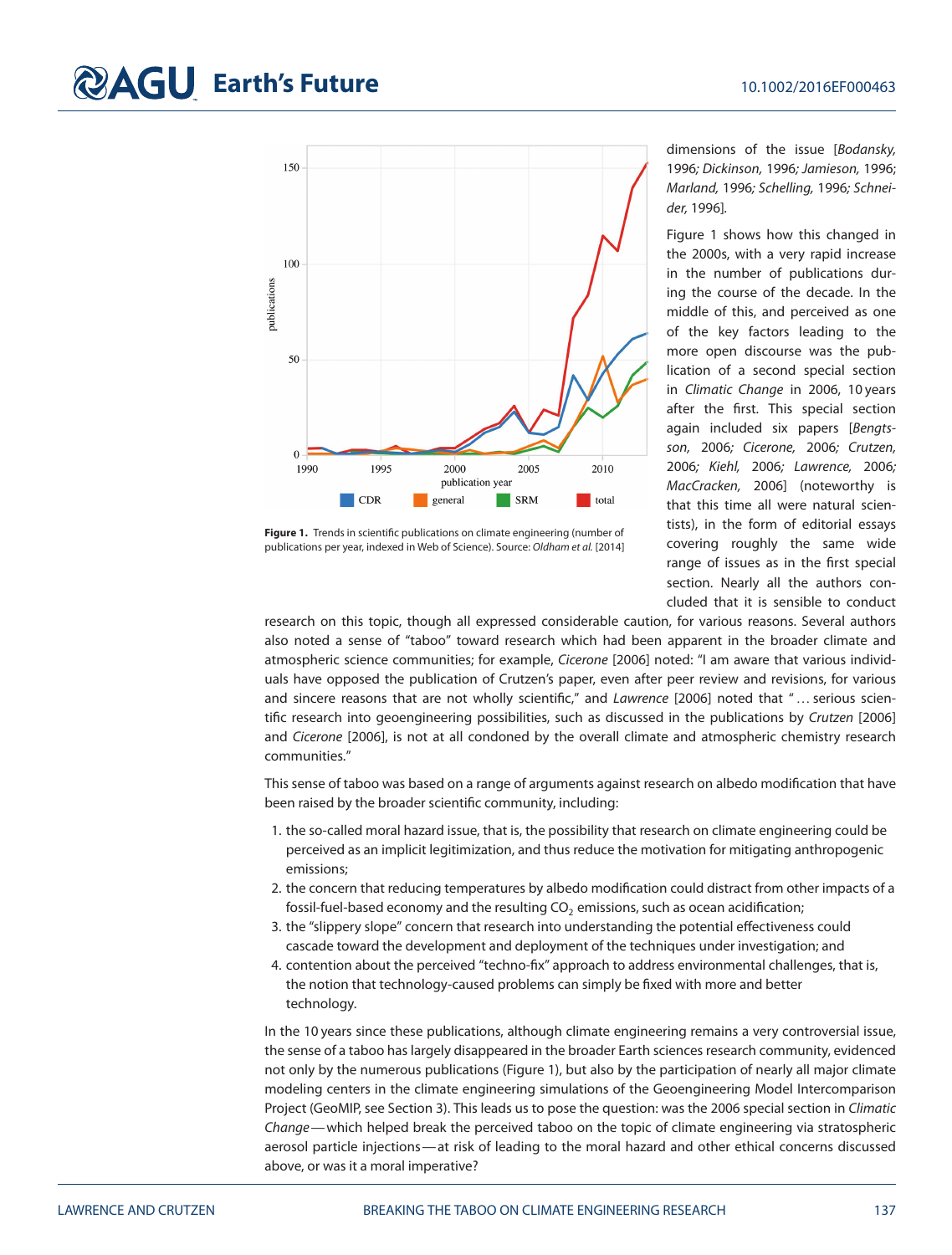### **2. The Framing in 2006**

#### **2.1. The Policy Dilemma Framing**

Although the essay by Crutzen [2006] was quite influential, the primary line of argumentation that was employed has largely been forgotten, and has hardly been used since then. At that time, which was during the run-up to the fourth assessment report of the IPCC [2007], with the rapidly growing awareness and acceptance of the seriousness of global warming and its anticipated impacts, policy makers were hesitant to do anything that would exacerbate global warming. At the same time, there was a growing realization of the significant role that lower tropospheric reflecting aerosol particles played in cooling the climate. Reflecting particles are composed of sulfate, nitrate, organic carbon, and other compounds; only black carbon, a primary component of soot, is strongly absorbing, and has a significant warming effect on the climate. The reflecting particles not only directly reflect sunlight, but they also affect clouds, generally causing them to also be more reflective of sunlight. Overall, the reflecting particles cool the climate on average by a similar magnitude to the warming by carbon dioxide (nearly 1.5 W m<sup>-2</sup>), and thus they partially "mask" global warming. Reducing the emissions of reflecting particles and their precursor substances (such as sulfur dioxide, from which sulfate particles form) would thus partially "de-mask" the cooling effect, exacerbating global warming. However, at the same time, these particles contribute substantially to negative impacts on human health and ecosystems (as well as reducing visibility, damaging monuments and other structures, etc.).

This contrast between beneficial and harmful effects was the main premise for Crutzen [2006]: "This creates a dilemma for environmental policy makers, because the required emission reductions of SO<sub>2</sub>, and also anthropogenic organics (except black carbon), as dictated by health and ecological considerations, add to global warming and associated negative consequences, such as sea level rise, caused by the greenhouse gases." Looking back, it is now known that the dilemma was actually considerably worse than was realized at that time, since many of the health impacts of air pollution were not yet known then. Crutzen [2006] relied on studies available at that time that indicated air pollution contributed toward approximately 500,000 premature deaths annually. Studies since then have shown that that number was likely underestimating the impacts by about a factor of 10, with current estimates being that air pollution contributes to about 6–7 million premature deaths annually [United Nations Environmental Programme [UNEP], 2011; Leliveld et al., 2015]. Air pollution is now recognized as the single largest environmental cause of premature death [Lim et al., 2012]. But even with the factor of 10 underestimate of the health impacts in 2006, the situation was sufficient for Crutzen [2006] to propose that "... although by far not the best solution, the usefulness of artificially enhancing earth's albedo and thereby cooling climate by adding sunlight reflecting aerosol in the stratosphere [Budyko, 1977; National Academy of Sciences [NAS], 1992] might again be explored and debated as a way to defuse the Catch-22 situation just presented and additionally counteract the climate forcing of growing  $CO<sub>2</sub>$  emissions."

This main aspect of Crutzen [2006]—considering the contrast between the health impacts and the "masking" of global warming, and thus the concomitant policy dilemma—was hardly addressed in the accompanying editorials published in the Climatic Change special section. It has also hardly been used since then as a line of argumentation in the discourse around albedo modification (we are not aware of it being brought into any substantial discussions in at least the past 5 years). The impacts of air pollutants on climate and on health and ecosystems and other sectors are still getting increasing international attention, for example, in the context of the so-called short-lived climate-forcing pollutants, or SLCPs [Ramanathan and Feng, 2009; Shindell et al., 2012; Schmale et al., 2014], which has led to the development of a rapidly growing international consortium to address these issues, the "Climate and Clean Air Coalition" [\(http://www.ccacoalition](http://www.ccacoalition.org) [.org\)](http://www.ccacoalition.org). In this context, the attention has turned primarily toward the opportunities for rapidly reducing climate impacts by reducing the emissions of the short-lived warming pollutants. The role of the cooling pollutants is acknowledged, but has generally left the focus of the discussions. This is especially due to results showing that the warming pollutants are apparently playing a significant role in climate change [Ramanathan and Feng, 2009], with a recent major review [Bond et al., 2013] indicating the warming effect is perhaps much larger than previously acknowledged in many studies. Warming short-lived pollutants thus present a much more appealing "solution" to the policy dilemma discussed by Crutzen [2006] than consideration of albedo modification: if the warming pollutants can be reduced at the same rate or faster than the cooling pollutants, then the impacts on health will be substantially reduced, and the net impact on the climate would remain neutral or cooling, rather than warming. Thus, in the years since the 2006 special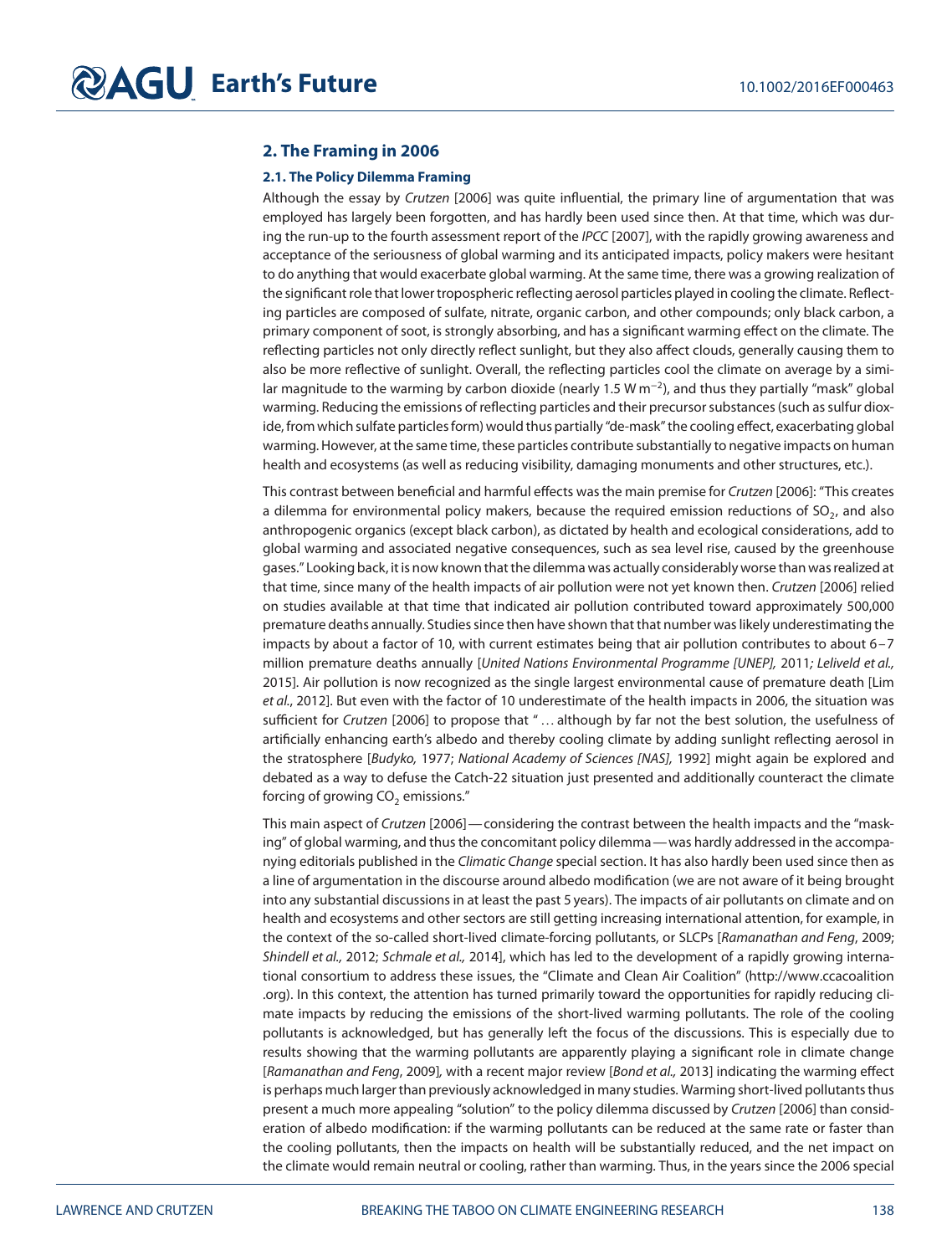section, the discussions of climate-cooling and climate-warming pollutants have ended up usually being kept very distinct from discussions of albedo modification.

#### **2.2. The Research Needs and Hazards Framing**

However, while the article by Crutzen [2006] did not end up contributing directly to solving the particular policy dilemma that was specifically addressed, it did contribute substantially to opening up the other part of the discourse that it was focused on, which was already pointed out by Dickinson [1996], 10 years before in the previous special section: "As global greenhouse warming continues to intensify, it is likely that demands to employ technologies of climate engineering will become increasingly insistent." In this context, Crutzen [2006] posited: "Given the grossly disappointing international political response to the required greenhouse gas emissions … research on the feasibility and environmental consequences of climate engineering of the kind presented in this paper, which might need to be deployed in future, should not be tabooed."

It is interesting to ask would a manuscript of the nature of Crutzen [2006] nevertheless have been written, even if the policy dilemma discussed in the previous section had not existed? Given the recognition already by Dickinson [1996], and by Crutzen [2006] and many others of the impending situation of increasing political relevance of alternate methods for reducing climate change, beyond mitigation (and removing carbon dioxide), it seems probable that such a manuscript would have eventually been written. This is more relevant than ever with the unanimous agreement in the Paris Agreement to try to keep global temperature increase well below 2∘C. In light of that, the motivation to write such a paper would still exist if a lasting, broad taboo on the topic of albedo modification were evident within the research community, since breaking that taboo would help ensure that political discussions and decisions could be based on good scientific knowledge, rather than an unnecessarily high degree of uncertainty and speculation.

Whether or not to break the perceived taboo at that time—and how to go about this responsibly—was the primary focus of the five commentaries that were published along with Crutzen [2006]. These give a cross-section of some of the key perspectives that were shaping the discourse at that time. We thus summarize here some of the main points in each of these commentaries, in the order of publication.

Cicerone [2006] was primarily concerned with supporting research, and in the process making sure to adequately address the "moral hazard" issue by imposing a moratorium on implementation, so that research could be conducted in a framework that would be intended to decouple it from concerns about premature implementation or reducing motivation for mitigation: "Here, I write in support of his [Crutzen's] call for research on geoengineering and propose a framework for future progress in which supporting and opposing viewpoints can be heard and incorporated. I also propose that research on geoengineering be considered separately from actual implementation, and I suggest a path in that direction."

Kiehl [2006] was also in support of research, but with a substantial concern about whether or not we could adequately judge the quality of model simulations used as a basis for that research: "For this reason, I support Crutzen's argument that more detailed and comprehensive modeling studies be carried out with regards to experiments. But my concern is that all models have their limitations (e.g. note the inability of models to predict the appearance of the Antarctic ozone hole before it was observed). When will we know a model is 'good enough' to go out and perform a real experiment?"

Bengtsson [2006] was the most skeptical of all about prospects of future research, not so much from the perspective of objecting to research on the topic due to the moral hazard or other concerns about the impacts of research, but rather because of a strong notion that albedo modification will likely prove to be ineffective, and even if it did work, would present major societal challenges, in particular maintaining it over the long timescales that carbon dioxide would remain in the atmosphere: "So in conclusion, I do consider it more feasible to succeed in solving the world's energy problem, which is the main cause to the present concern about climate change, than to successfully manage a geo-engineering experiment on this scale and magnitude, which even if it works is unable to solve all problems with the very high concentration of greenhouse gases in the atmosphere."

MacCracken [2006], in contrast, was relatively strongly in support of research, with a primary focus more on alleviating regional than global climate change effects (e.g., reducing polar ice sheet melting): " …continued and increasing emissions of greenhouse gases merit very serious control efforts. In addition, however, as Crutzen suggests, research would be a prudent option, both on the globally uniform approach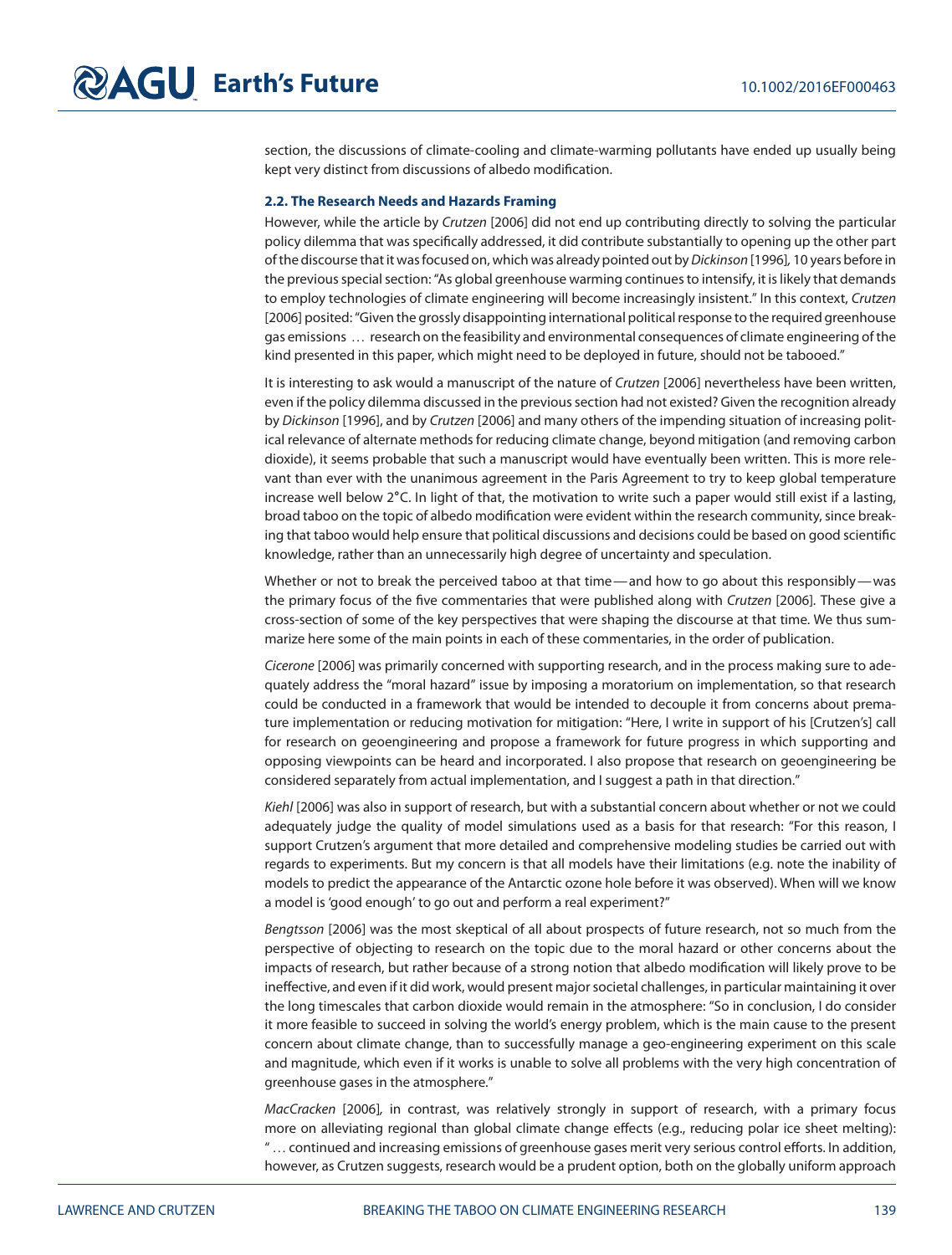to geoengineering proposed by Crutzen and, in my view, on dealing with specific changes, some of which have already begun, in a way that might benefit the world community of nations."

Finally, Lawrence [2006] focused on the responsibility of the scientific community in the face of a potentially urgent future political need for knowledge: " ... we may eventually reach the state of extreme climate change where the overall international sentiment is in favor of applying geoengineering. If we do not conduct careful research now, we will not be prepared to advise politicians on how to best approach large-scale geoengineering applications—including providing sound information on the various risks involved, and on which ideas should not be pursued further." Going beyond this impression of a fundamental moral imperative is the concern about potential "covert," "clandestine," or "uni-lateral" applications of climate engineering, which makes research even more imperative. Nevertheless, concern about the moral hazard and other risks of climate engineering research were noted to be significant, and in order to address these it was concluded that " ... the pertinent question is not 'To speak or not to speak?', but rather 'How to speak?' about geoengineering," with a focus on care in using accurate scientific terminology, and explicit discussion of values and norms behind assessments and recommendations.

## **3. Resulting Developments**

Since shortly after 2006, research and scientific publications on the topic of albedo modification have proliferated (see Figure 1). The 2006 Climatic Change special section was soon followed by the first major assessment report, conducted by the Royal Society [Shepherd et al., 2009], as well as by a plethora of further assessment reports from various national and international perspectives and focused on various aspects of the topic [e.g., Blackstock et al., 2009; Gordon, 2010; UK House of Commons Science and Technology Committee, 2010; Ginzky et al., 2011; Rickels et al., 2011; Bodle et al., 2013; Caviezel and Revermann, 2014; McNutt et al., 2015a, 2015b; Schäfer et al., 2015; Klepper et al., 2016]. The topic has also been addressed by all three Working Groups in the IPCC's Fifth Assessment Report [IPCC, 2013, 2014a, 2014b].

Numerous national and international projects have also developed. The majority of this work has been model based. Experimental work directly on albedo modification techniques and their effects and side effects has been very limited thus far, although considerable work has gone into conceiving possible future field experiments [Keith et al., 2014]. Among the modeling studies, we would particularly like to highlight GeoMIP [Kravitz et al., 2011], and a smaller predecessor, Implications and Risks of Novel Options to Limit Climate Change (IMPLICC) [Schmidt et al., 2012], which was funded by the European Commission. The GeoMIP simulations build on CMIP, the Coupled Model Intercomparison Project, which provides the community simulations that are primarily employed in the IPCC Assessment Reports. The first phase of GeoMIP corresponded to the CMIP5 simulations for the Fifth Assessment Report, with nearly all of the CMIP5 models having completed the GeoMIP simulations by now. A second phase of GeoMIP is now being conducted corresponding to CMIP6 for the Sixth IPCC Assessment Report. IMPLICC and GeoMIP have contributed substantially to the understanding of how to set up useful CE simulations that are comparable across a wide array of models, helping to improve the robustness of the model results, and giving an initial sense of uncertainty in these results. The GeoMIP project shows the degree to which research on albedo modification has become "normalized" among the scientific research community, in contrast to having been perceived as a largely tabooed (or at least broadly avoided) topic prior to 2006, as discussed above. Interestingly, the GeoMIP project also, at least partly, addresses all of the primary concerns brought out by the articles published in the 2006 Climatic Change special section, corresponding to the main points noted above:

- 1. It provides for a substantial research platform and scientific exchange forum which is kept distinct from the research and development toward actual implementation.
- 2. It supports the call by Kiehl [2006] for "detailed and comprehensive modeling studies," while providing a forum for comparatively assessing model results as a valuable (though in itself inadequate) step toward assessing the model limitations and when models will be "good enough."
- 3. It shows, based on all simulations thus far, and in contrast to some initial expectations, that if the technology for aerosol injection or other forms of increasing the planetary albedo were to actually work, then albedo modification would indeed be effective in reducing the global mean surface temperatures, and although there would be significant regional variability in the climate response, it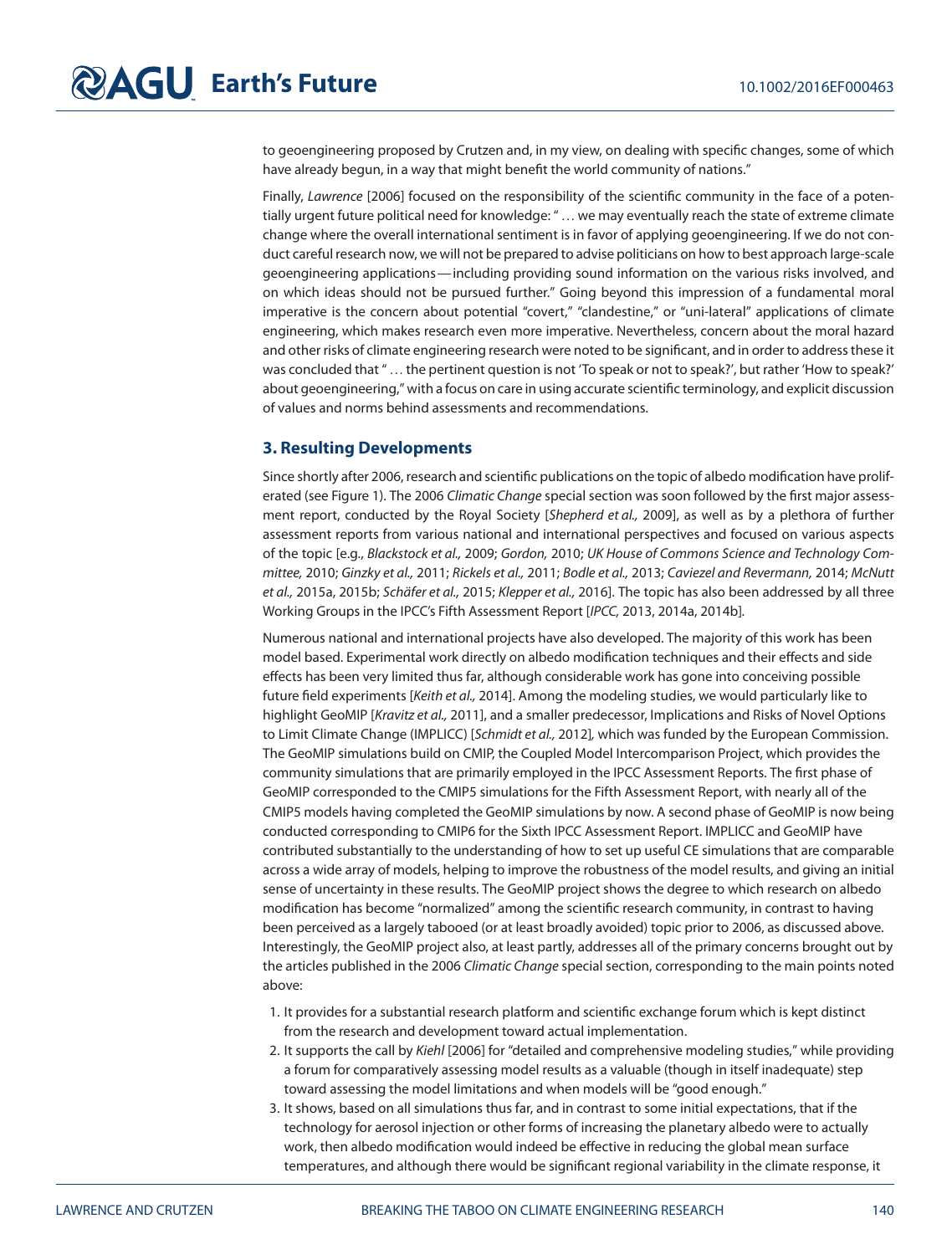appears that some techniques including stratospheric aerosol injection would be able to reduce the risk due to climate change in most regions of the world simultaneously. In addition, the GeoMIP protocol includes simulations to examine the effects of a potential, unintended abrupt termination of albedo modification, which was a major source of concern expressed by Bengtsson [2006].

- 4. It provides a forum in the second phase for encouraging the development community simulations of new focal topics, including those focused especially on alleviating regional climate change effects.
- 5. It encourages "careful research now…" in order to " …be prepared to advise politicians on how to best approach large-scale geoengineering applications—including providing sound information on the various risks involved, and on which ideas should not be pursued further," as recommended by Lawrence [2006].

On the whole, the GeoMIP simulations and numerous other separate studies conducted by the scientific modeling community in the last 10 years have given an initial impression which has been summarized by Irvine et al. [2014], who concluded that "Although the evidence from model studies about the impacts of SRM geoengineering is, at present, limited, the initial evidence broadly indicates that SRM deployed to cool the climate could potentially reduce many of the physical impacts of climate change as well as the risk of crossing tipping points," and furthermore that the GeoMIP results make it clear that "SRM is no panacea; it would introduce new risks and would shift the overall burden of risks, which might pose substantial political problems…," and that "…to minimize the risks posed by climate change, mitigation will need to be pursued vigorously."

# **4. Future Developments**

The last decade of intensifying investigation of albedo modification by the Earth system sciences community has thus provided very valuable information—but also challenging in many ways. First, the numerous studies conducted on the scientific and engineering aspects have not yet found a major fundamental scientific or engineering reason why stratospheric aerosol injections would definitely not work to cool the climate (albeit regionally unevenly, but—according to the model studies thus far—likely feasible in a way that could reduce the overall impacts and risks due to climate change nearly everywhere). Second, no side effects that would be a real "showstopper" have been uncovered yet. This is quite in contrast to the situation for some other proposed forms of climate engineering, especially ocean iron fertilization, for which the effectiveness and potential has been brought more and more into question through field experiments, and numerous potentially very detrimental side effects have been uncovered [Lawrence et al., 2008]. Of course, still uncovering major side effects of albedo modification techniques cannot be ruled out, as was already pointed out by Crutzen [2006]: "The chances of unexpected climate effects should not be underrated, as clearly shown by the sudden and unpredicted development of the antarctic ozone hole." There is still much to be learned from model studies, and the second phase of GeoMIP and many other independent studies are expected to bring us further important insights. However, to us, going beyond further model studies, these results of the last decade point toward two main future developments:

- 1. First, a broad, well-informed sociopolitical dialogue is needed to determine whether humanity as a whole is likely to actually someday provide broad support for the pursuit of full-fledged climate engineering—and if so, in what forms, for what purposes, and for how long—or if it will be a topic like human cloning or genetic engineering, which is open for general discussion, but under a broad societal taboo for any form of experimental research or steps toward realization.
- 2. Second, depending partly on how the societal dialogue develops, and in support of a better information basis for what will potentially be a protracted international political debate, it is likely that the scientific community will pursue field experimentation to help clarify many uncertainties; if so, then an adequate public funding and governance framework (in soft and hard forms) urgently needs to be developed [Morgan et al., 2013; Parson and Keith, 2013; Schäfer et al., 2013; Victor et al., 2013].

Here we posed the question: was breaking the perceived taboo on the topic of stratospheric aerosol particle injections at risk of leading to the moral hazard and other ethical concerns, or was it a moral imperative? The Paris Agreement has provided evidence that the overall international political intention to reduce greenhouse gas emissions has not diminished, and that while there may be an overoptimism about the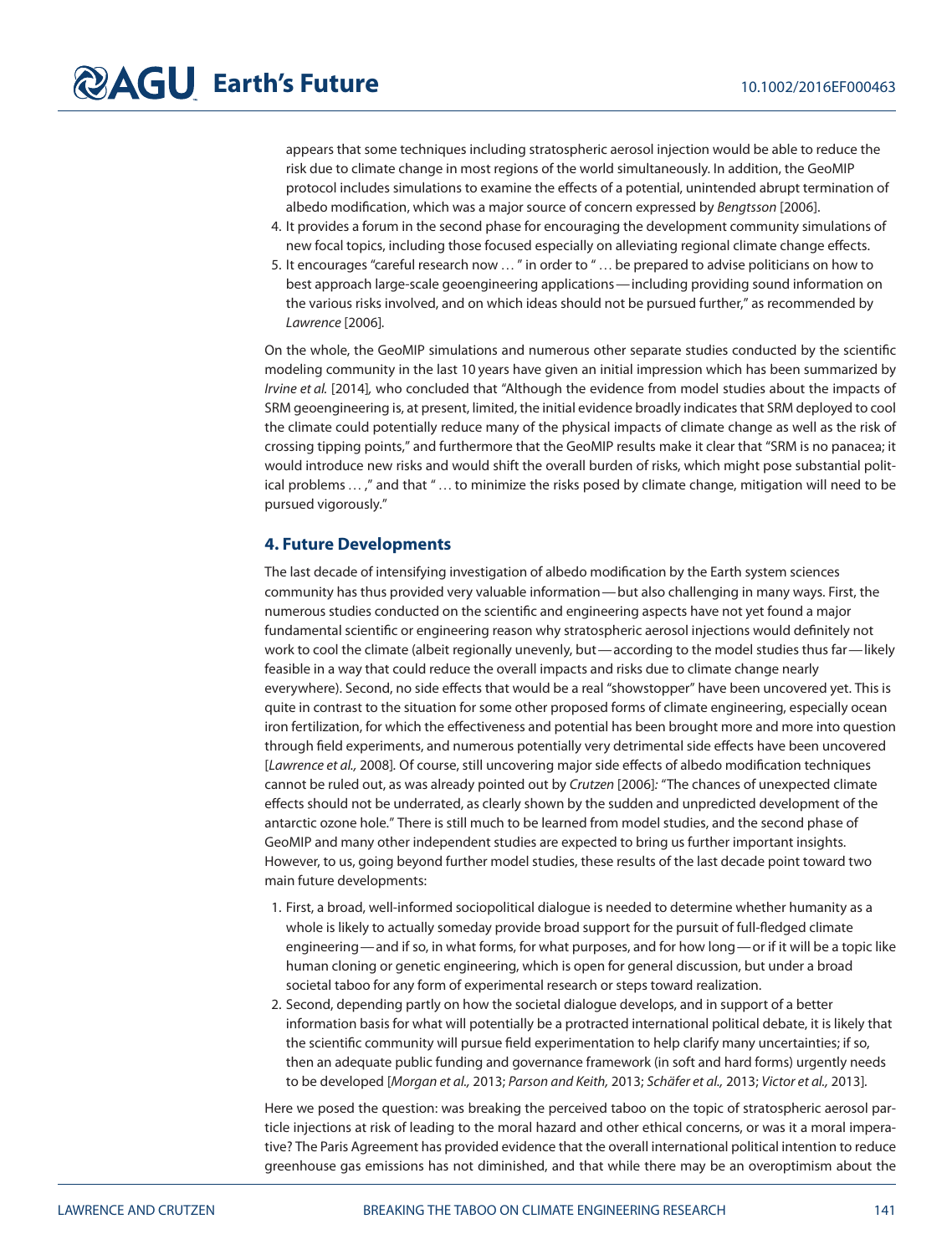possibilities of removing large amounts of carbon dioxide from the atmosphere via various means, there is no evidence of hope being built on employing albedo modification to achieve the Paris Agreement goals. Thus we generally conclude that the moral hazard risk has thus far largely been avoided on an international political scale. There is also no clear evidence that we are aware of that the other ethical concerns (e.g., the "slippery slope" and "techno-fix" arguments) are manifesting in the scientific literature or in climate policy. However, given the balance of results of model studies over the last decade, as discussed in the previous sections, and the challenging directions that this implies both for future research and also for sociopolitical aspects, especially public perception and the development of good governance principles, we have to conclude that the overall verdict is still out. The responsibility still resides with the scientific community to conduct research and engage in the broader dialogue in a responsible way, so that whatever the outcome, historians will hopefully look back and conclude that it was indeed of value—and in that sense a moral imperative— to begin carefully investigating this topic at this point in our history. Perhaps this will already be clear by the time of the next special section like this one, which, following those in 1996 and 2006, should be due in 2026.

#### **Acknowledgments**

All analyses are based on the published literature listed in the references. The preparation of this article was completed by ML at the Institute for Advanced Sustainability Studies, Potsdam, Germany, which is funded by the Federal Ministry of Education and Research, Germany, the Ministry of Science, Research and Culture, Brandenburg, Germany and by PC at the Max-Planck-Institute for Chemistry, Mainz, Deutschland. The authors would like to thank many colleagues in the climate engineering research community who have entered into countless discussions with the authors on this topic surrounding the development of the 2006 papers and the years since then. They are also grateful for the very thoughtful referee comments, which helped to focus the manuscript and also to bring in a few new aspects. The authors declare no conflict of interest, except that MGL works with Miranda Boettcher and Stefan Schäfer who also serve as the publication's editors. Therefore, an independent third party was chosen by the journal to lead the decision-making editorial process of this paper.

#### **References**

Bengtsson, L. (2006), Geo-engineering to confine climate change: Is it at all feasible? Clim. Change, 77(3-4), 229–234.

Blackstock, J. J., D. Battisti, K. Caldeira, D. E. Eardley, J. I. Katz, D. W. Keith, A. N. P. Aristides, D. P. Schrag, R. H. Socolow, and S. E. Koonin (2009), Climate Engineering Responses to Climate Emergencies, Novim, Santa Barbara, Calif.

Bodansky, D. (1996), May we engineer the climate? Clim. Change, 33, 309–321, doi[:10.1007/BF00142579.](http://dx.doi.org/info:doi/10.1007/BF00142579)

- Bodle, R., S. Oberthür, L. Donat, G. Homann, S. Sina, and E. Tedsen (2013), Options and Proposals for the International Governance of Geoengineering, Ecologic Institute, Berlin, Germany.
- Bond, T. C., et al. (2013), Bounding the role of black carbon in the climate system: a scientific assessment, J. Geophys. Res., 118(11), 5380–5552, doi[:10.1002/jgrd.50171.](http://dx.doi.org/info:doi/10.1002/jgrd.50171)

Budyko, M. I. (1974), Climate and Life, Academic Press, New York.

Budyko, M. I. (1977), Climatic Changes, American Geophysical Union, Washington D. C.

- Caviezel, C., and C. Revermann (2014), Climate Engineering: Kann und Soll Man Die Erderwärmung Technisch Eindämmen? Büro für Technikfolgenabschätzung beim Deutschen Bundestag, Berlin, Germany.
- Cicerone, R. J. (2006), Geoengineering: Encouraging research and overseeing implementation, Clim. Change, 77(3-4), 221–226, do[i:10.1007/s10584-006-9102-x.](http://dx.doi.org/info:doi/10.1007/s10584-006-9102-x)
- Crutzen, P. J. (2006), Albedo enhancement by stratospheric sulfur injections: A contribution to resolve a policy dilemma? Clim. Change, 77(3-4), 211–219, doi[:10.1007/s10584-006-9101-y.](http://dx.doi.org/info:doi/10.1007/s10584-006-9101-y)
- Dickinson, R. E. (1996), Climate engineering: A review of aerosol approaches to changing the global energy balance, Clim. Change, 33, 279–290, doi[:10.1007/BF00142576.](http://dx.doi.org/info:doi/10.1007/BF00142576)
- Fleming, J. R. (2010), Fixing the Sky: The Checkered History of Weather and Climate Control, Columbia Univ. Press, New York.
- Ginzky, H., F. Herrmann, K. Kartschall, W. Leujak, K. Lipsius, C. Mäder, S. Schwermer, and G. Straube (2011), Geoengineering: Effective climate protection or megalomania? Umweltbundesamt, Dessau, Germany.
- Gordon, B. (2010), Engineering the Climate: Research Needs and Strategies for International Coordination, U.S. House of Representatives Science and Technology Committee, Washington D. C.
- IPCC (2007), The physical science basis, in Contribution of Working Group I to the Fourth Assessment Report of the Intergovernmental Panel on Climate Change, edited by S. Solomon, D. Qin, M. Manning, Z. Chen, M. Marquis, K. B. Averyt, M. Tignor, and H. L. Miller, Cambridge Univ. Press, Cambridge, U. K., 996 pp.
- IPCC (2013), Summary for policymakers, in Climate Change 2013: The Physical Science Basis. Contribution of Working Group I to the Fifth Assessment Report of the Intergovernmental Panel on Climate Change, edited by T. F. Stocker, D. Qin, G. K. Plattner, et al. , pp. 3–29 , Cambridge Univ. Press, Cambridge, U. K.
- IPCC (2014a), Summary for policymakers, in Climate Change 2014: Impacts, Adaptation, and Vulnerability. Contribution of Working Group II to the Fifth Assessment Report of the Intergovernmental Panel on Climate Change, edited by C. B. Field, V. R. Barros, D. J. Dokken, et al. , pp. 1–32 , Cambridge Univ. Press, Cambridge, U. K.
- IPCC (2014b), Climate change 2014: Mitigation of climate change, in Contribution of Working Group III to the Fifth Assessment Report of the Intergovernmental Panel on Climate Change, Cambridge Univ. Press, Cambridge, U. K.
- Irvine, P., S. Schäfer, and M. G. Lawrence (2014), Solar radiation management could be a game changer, Nature, 4, 842, do[i:10.1038/nclimate2360.](http://dx.doi.org/info:doi/10.1038/nclimate2360)

Jamieson, D. (1996), Ethics and intentional climate change, Clim. Change, 33, 323–336, doi[:10.1007/BF00142580.](http://dx.doi.org/info:doi/10.1007/BF00142580)

- Keith, D. W. (2000), Geoengineering the climate: History and prospect, Annu. Rev. Energy Environ., 25, 245–284, do[i:10.1146/annurev.energy.25.1.245.](http://dx.doi.org/info:doi/10.1146/annurev.energy.25.1.245)
- Keith, D. W., R. Duren, and D. G. MacMartin (2014), Fieldexperiments on solar geoengineering: Report of a workshop exploring a representative research portfolio, Philos. Trans. R. Soc. A, 372, 14, doi[:10.1098/rsta.2014.0175.](http://dx.doi.org/info:doi/10.1098/rsta.2014.0175)
- Kiehl, J. T. (2006), Geoengineering climate change: Treating the symptom over the cause? Clim. Change, 77(3-4), 227-228, do[i:10.1007/s10584-006-9132-4.](http://dx.doi.org/info:doi/10.1007/s10584-006-9132-4)
- Klepper, G., J. Dovern, W. Rickels, D. Barben, T. Goeschel, S. Harnisch, D. Heyen, N. Janich, A. Maas, N. Matzner, J. Scheffran, and S. Uther. (2016), Herausforderungen climate engineering – Bewertung neuer Optionen für den Klimaschutz. Kieler Beiträge zur Wirtschaftspolitik Nr. 8. Institut für Weltwirtschaft (IfW), Kiel, Germany. [Available at [http://hdl.handle.net/10419/142241\]](http://hdl.handle.net/10419/142241)
- Kravitz, B., A. Robock, O. Boucher, H. Schmidt, K. E. Taylor, G. Stenchikov, and M. Schulz (2011), The geoengineering model intercomparison project (GeoMIP), Atmos. Sci. Lett., 12(2), 162–167, doi[:10.1002/asl.316.](http://dx.doi.org/info:doi/10.1002/asl.316)
- Lawrence, M. G., R. Rayfuse, and K. Gjerde (2008), Climate change mitigation by geoengineering, potential side effects, and the need for an extended legal framework: The case of ocean iron fertilization. ECF Background Paper 1, 25-29. European Climate Forum e. V.,